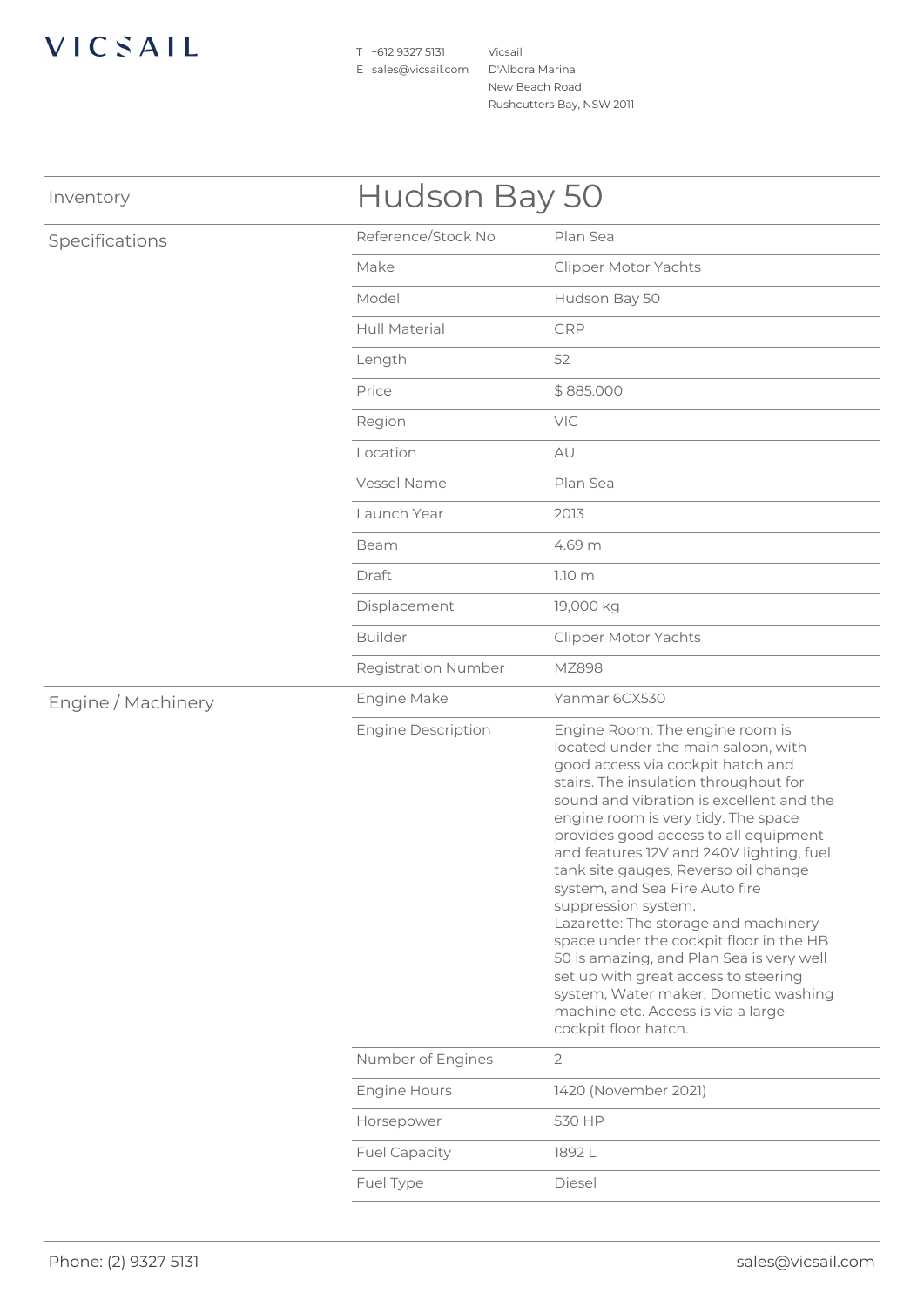## VICSAIL

**Genset**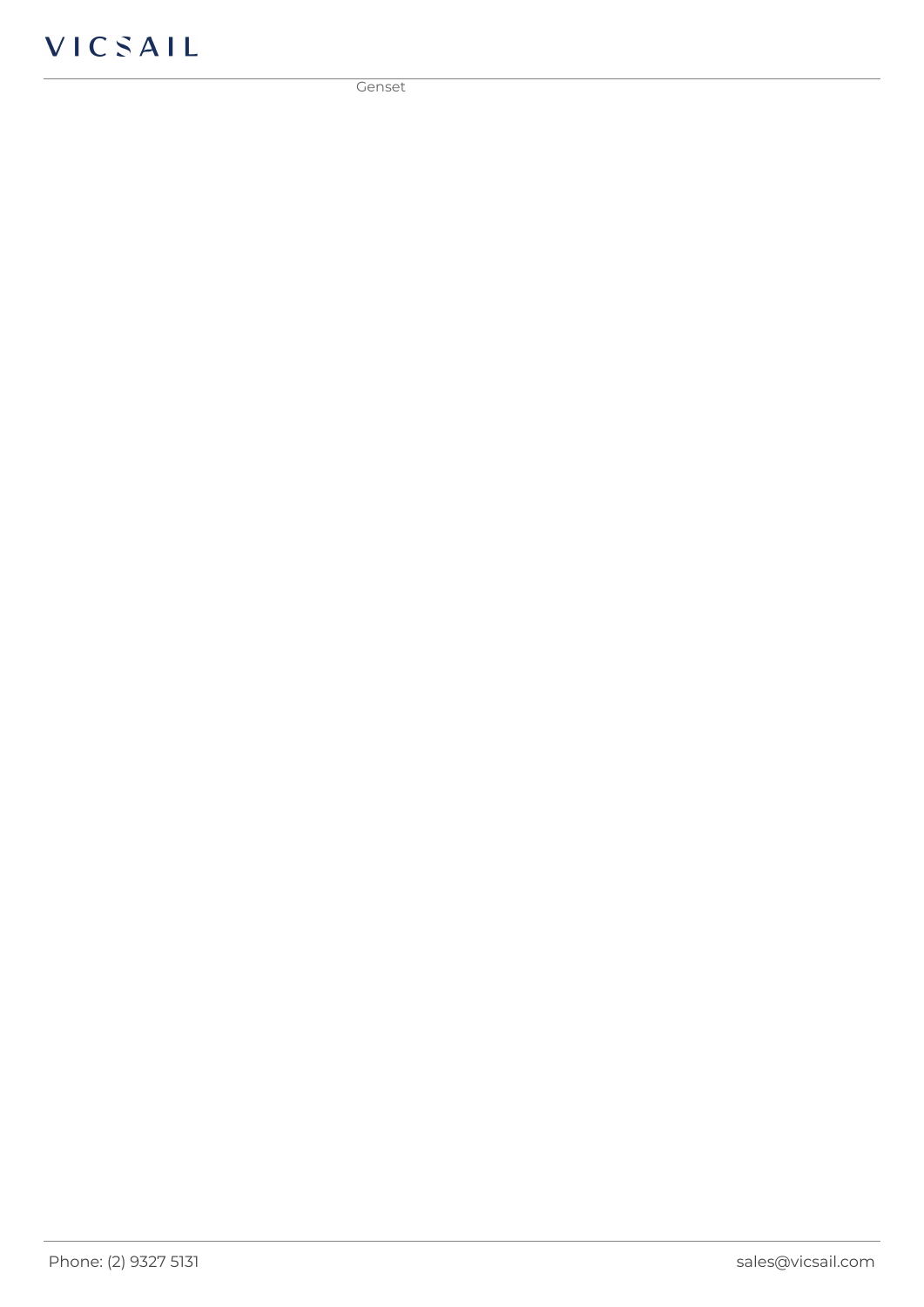|                          |                                | Cummins Onan 17.5 kw 220V/50Hz                                                                                                                                                                                                                                                                                                                                                                                                                                                                                                                                                                                                                                                               |
|--------------------------|--------------------------------|----------------------------------------------------------------------------------------------------------------------------------------------------------------------------------------------------------------------------------------------------------------------------------------------------------------------------------------------------------------------------------------------------------------------------------------------------------------------------------------------------------------------------------------------------------------------------------------------------------------------------------------------------------------------------------------------|
|                          | Propulsion                     | 4 blade S class CNC routed and<br>balanced                                                                                                                                                                                                                                                                                                                                                                                                                                                                                                                                                                                                                                                   |
|                          | Thrusters                      | Side Power SE150/215 24V                                                                                                                                                                                                                                                                                                                                                                                                                                                                                                                                                                                                                                                                     |
| Deck Hardware / Fittings | Deck Description               | All deck equipment, rails, fairleads,<br>cleats are high quality Stainless Steel.<br>The all-around Stainless bow rail is<br>mounted on an oiled teak cap rail.<br>The swim platform extends another few<br>metres aft of the transom, an<br>exceptional extension to the already<br>large entertaining deck, as well as<br>providing an excellent tender storage<br>platform. Currently the hydraulic tender<br>lift/ swim platform is not operational,<br>and a tender davit has been installed.                                                                                                                                                                                           |
|                          |                                | Cockpit: The Teak laid to cockpit is a<br>great space providing excellent<br>protection from the weather in most<br>conditions. The clever design of the<br>cabin top extends well aft to create a<br>mostly covered cockpit. A fabric<br>"Euro Awning†· with Stainless<br>steel uprights to support it aft, extends<br>beyond the aft seating group for<br>additional protection. The area boasts<br>ample seating, clever cockpit table that<br>folds over to extend to sit 8 people for<br>dinner, Kenyon BBQ (half grill, half<br>plate), Waco fridge/freezer, loads of<br>storage and access to the enormous<br>swim platform.                                                          |
|                          | Tender                         | 3.3m Inflatable tender with 25Hp<br>Yamaha engine                                                                                                                                                                                                                                                                                                                                                                                                                                                                                                                                                                                                                                            |
|                          | Ground Tackle /Anchor<br>Winch | 60lb Stainless-steel anchor with new<br>PWB 60m of galvanized chain, Auto<br>anchor chain counter, 12v Muir electric<br>anchor winch                                                                                                                                                                                                                                                                                                                                                                                                                                                                                                                                                         |
|                          | Covers                         | Breezeway window covers for front and<br>side, Cushions covers for the cockpit, Aft<br>Euro awning                                                                                                                                                                                                                                                                                                                                                                                                                                                                                                                                                                                           |
| Accommodation            | Accommodation<br>Description   | Plan Sea has a 3-cabin layout. Master<br>cabin with ensuite. Two guest cabins;<br>one on the portside and one on the<br>starboard side. Additional head with<br>freshwater toilet and shower.<br>The raised saloon and galley is a great<br>space, flowing well to the cockpit via<br>stainless steel framed sliding door, and<br>Hopper upward swinging galley<br>window, essentially opening the main<br>thoroughfare for great access and<br>connection. Being two steps higher<br>helps with over all vision, especially for<br>the skipper at the helm station to<br>starboard. The cabin is finished with<br>Afromosia timber finish, headlining<br>panels finished in cream vinyl and |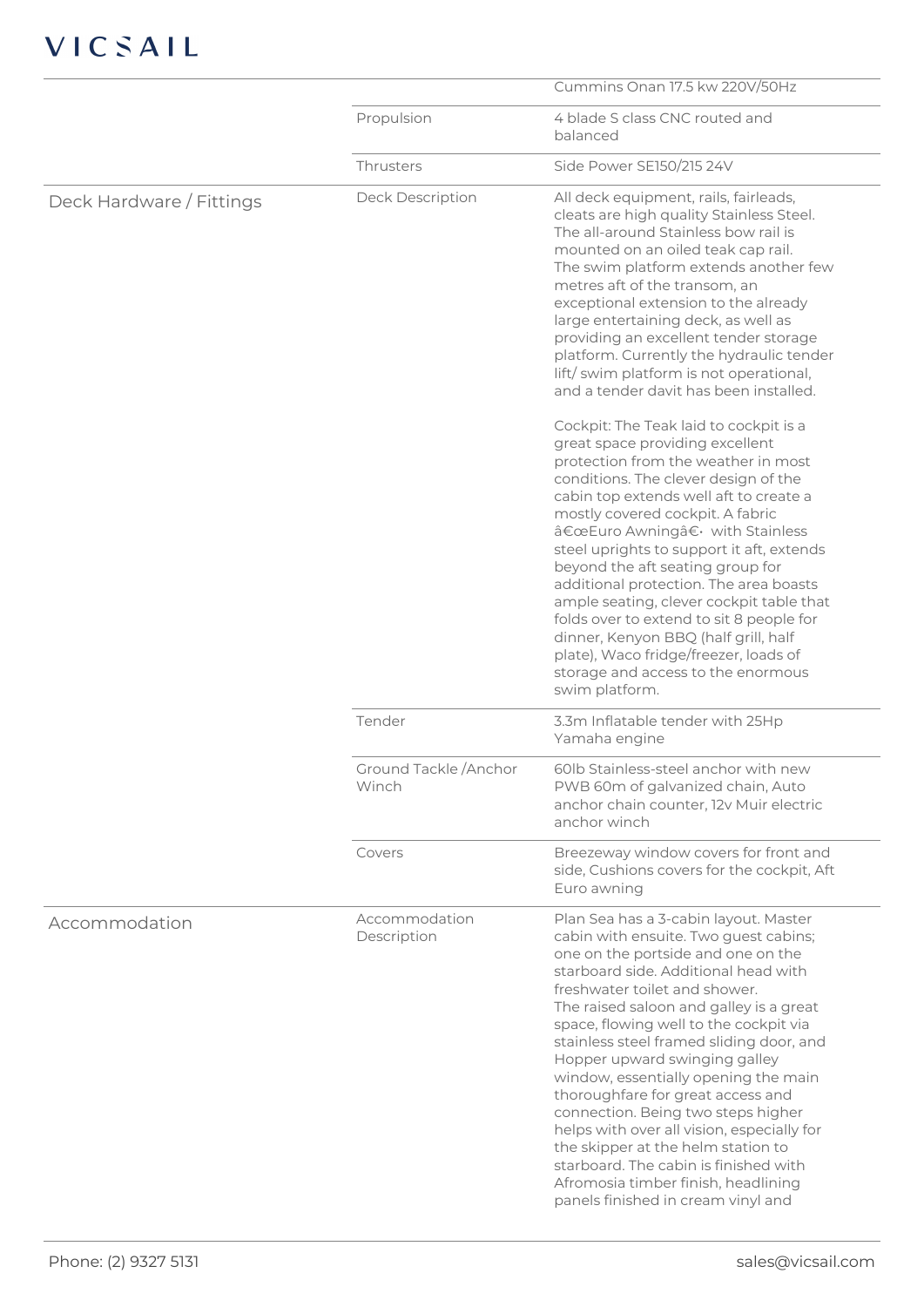|                  |                           | leather sofas.<br>The salon features a U-shaped dinette                                                                                                                                                                                                                                                                                                                                                                                                                                                                                                                                                                                                                                                                                                                                                                                                                                          |
|------------------|---------------------------|--------------------------------------------------------------------------------------------------------------------------------------------------------------------------------------------------------------------------------------------------------------------------------------------------------------------------------------------------------------------------------------------------------------------------------------------------------------------------------------------------------------------------------------------------------------------------------------------------------------------------------------------------------------------------------------------------------------------------------------------------------------------------------------------------------------------------------------------------------------------------------------------------|
|                  |                           | which is forward to port. A great place<br>to lounge, have a meal or relax as a<br>passenger whilst underway. There is<br>also a comfortable sofa aft of the helm<br>station alongside the galley. The<br>opening skylight is another great<br>feature, letting in suitable natural light<br>when required, and opens electrically.<br>There is a blind and a fly screen.                                                                                                                                                                                                                                                                                                                                                                                                                                                                                                                        |
|                  | Cabins                    | The main cabin is forward and is very<br>large with an island bed. The finish is as<br>per the rest of the interior and boasts<br>great natural light from port holes and<br>overhead hatches. This cabin features<br>its own ensuite with enclosed shower,<br>electric F/W flush Tecma toilet and<br>ample storage. The port cabin is a<br>superb space, complimented by the<br>large hull windows. The cabin has direct<br>access to the head with enclosed<br>shower, has excellent storage and<br>queen size bed. The starboard cabin is<br>narrower and set up as a bunk cabin.<br>This cabin also features the large hull<br>windows, providing excellent light and<br>feeling of proximity to the water. All<br>cabins, including the main saloon<br>benefit from indirect and overhead LED<br>lighting, air conditioning, carpet, and<br>suitable ports/hatches for natural air<br>flow. |
|                  | Air Conditioning          | Dometic Marine Air reverse cycle<br>Airconditioning with following zones: 1 x<br>24,000 BTU saloon/galley; 1 x 12,000 BTU<br>reverse cycle for master cabin and<br>starboard cabin; 1x 9,000 BTU reverse<br>cycle for port guest cabin.                                                                                                                                                                                                                                                                                                                                                                                                                                                                                                                                                                                                                                                          |
|                  | Entertainment             | Fusion MS AV700 stereo with speakers,<br>Samsung TV in saloon                                                                                                                                                                                                                                                                                                                                                                                                                                                                                                                                                                                                                                                                                                                                                                                                                                    |
| Galley           | <b>Galley Description</b> | The galley is aft and to port and is<br>provides the chef excellent facilities<br>whilst still being connected to the rest<br>of the boat. Plan Sea has Corian<br>benchtops with Miele 4 plate electric<br>cook top and oven, double<br>Stainless-steel sink, Isotherm aft<br>opening 12v fridge/freezer, microwave,<br>and great storage.                                                                                                                                                                                                                                                                                                                                                                                                                                                                                                                                                       |
|                  | <b>Water Capacity</b>     | 567L                                                                                                                                                                                                                                                                                                                                                                                                                                                                                                                                                                                                                                                                                                                                                                                                                                                                                             |
|                  | Water Maker               | SK model SC600                                                                                                                                                                                                                                                                                                                                                                                                                                                                                                                                                                                                                                                                                                                                                                                                                                                                                   |
| Safety Equipment | Safety Gear               | EPIRB, Life Jackets, Flares and V Sheet,<br>Automatic/manual fixed installation<br>firefighting system by Seafire, Portable<br>handheld extinguishers in galley and<br>each cabin, Fire blanket, CO2 detectors,<br>etc. Equipment to be properly audited<br>at Survey.                                                                                                                                                                                                                                                                                                                                                                                                                                                                                                                                                                                                                           |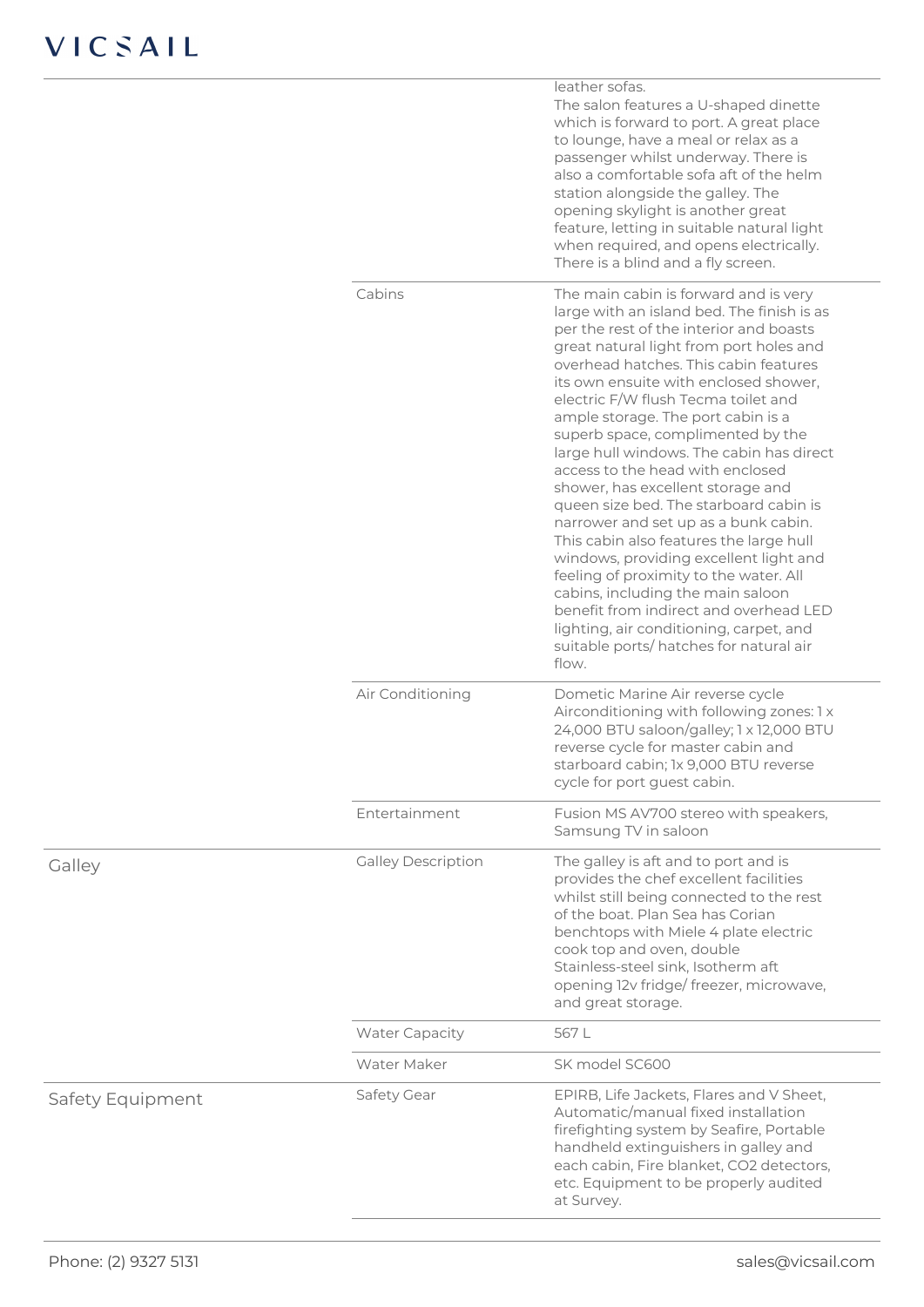Bilge Pumps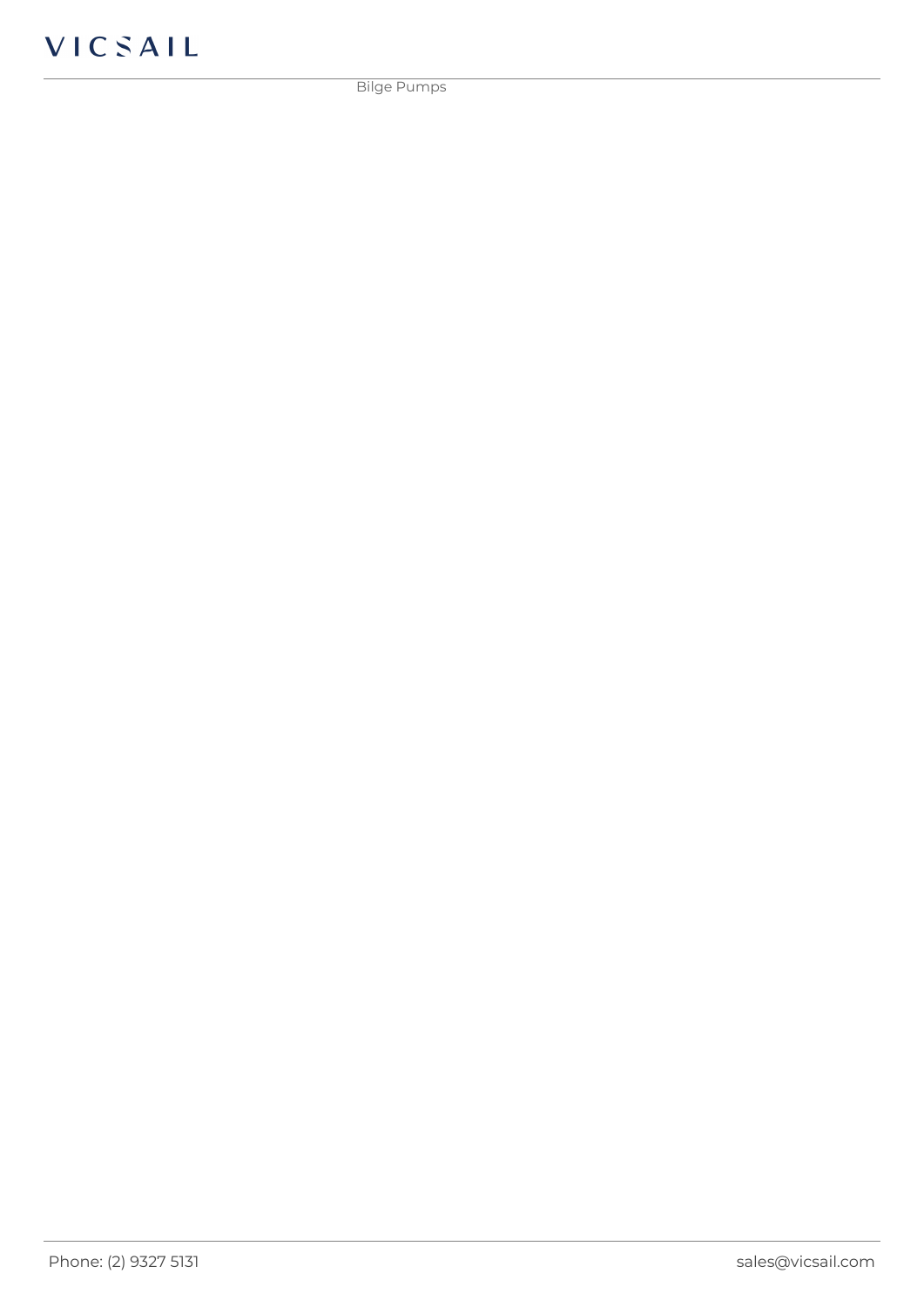|                         |                            | Electric automatic 12V with float<br>switches, 1x manual pump                                                                                                                                                                                                                                                                                                                                                                                                                                                                                                                                                                                                                                                                                                                                                                                                                    |
|-------------------------|----------------------------|----------------------------------------------------------------------------------------------------------------------------------------------------------------------------------------------------------------------------------------------------------------------------------------------------------------------------------------------------------------------------------------------------------------------------------------------------------------------------------------------------------------------------------------------------------------------------------------------------------------------------------------------------------------------------------------------------------------------------------------------------------------------------------------------------------------------------------------------------------------------------------|
|                         | Epirb                      | yes                                                                                                                                                                                                                                                                                                                                                                                                                                                                                                                                                                                                                                                                                                                                                                                                                                                                              |
|                         | Life Jacket                | yes                                                                                                                                                                                                                                                                                                                                                                                                                                                                                                                                                                                                                                                                                                                                                                                                                                                                              |
|                         | Flares                     | yes                                                                                                                                                                                                                                                                                                                                                                                                                                                                                                                                                                                                                                                                                                                                                                                                                                                                              |
|                         | <b>Fire Protection</b>     | yes                                                                                                                                                                                                                                                                                                                                                                                                                                                                                                                                                                                                                                                                                                                                                                                                                                                                              |
| Electrics / Electronics | Electrics                  | The Hudson Bay 50 has a 12V DC/240V<br>AC electrical system. Both systems are<br>controlled from the central<br>BEP switch board and monitoring<br>panel located in the main saloon.<br>12V DC system powered by 2 x200 A/H<br>House batteries, 2 x 200 A/H engine<br>start batteries engine and 1 x 100 A/H<br>generator start battery (note- Bow<br>thruster has standalone battery pack)<br>for bow thruster and anchor windlass.<br>The AC system is activated via the<br><b>Generator and Mastervolt Mass Combi</b><br>12/240 2000w Inverter. 240V GPOs are<br>located throughout the cabin, and<br>power the majority of major appliances<br>onboard. Twin 15amp shore power cable<br>connection allows for all AC loads whilst<br>on the dock, including the operation of<br>the air conditioning system. It also<br>connects to New 40amp Ener drive<br>Battery charger. |
|                         | Instruments/<br>Navigation | The central helm station in the main<br>saloon accommodates the navigation<br>electronics. Plan Sea has been regularly<br>updated and boasts an excellent<br>Raymarine system which includes:<br>- Raymarine Hybrid Touch chart plotter<br>with Navionics charts<br>- Sounder/Radar/ autopilot/ speed/<br>compass sensors<br>- Stand Alone Sounder Display<br>- Raymarine P70 Auto Pilot Display<br>- Raymarine Ray49E VHF Marine Radio<br>Other stand out features are:<br>- Remote Spotlight                                                                                                                                                                                                                                                                                                                                                                                   |
|                         |                            | - Bennett Trim Tabs with linear display<br>- Muir remote windlass control and<br>chain counter<br>- Exalto Windscreen wipers with FW<br>wash<br>- Response Display and engine room<br>camera<br>- Ultraflex hydraulic power steering<br>- Side power Bow Thruster control<br>- All Yanmar displays<br>- Adjustable leather helm seat and side                                                                                                                                                                                                                                                                                                                                                                                                                                                                                                                                    |
|                         |                            | access door<br>- Barometer and ships clock                                                                                                                                                                                                                                                                                                                                                                                                                                                                                                                                                                                                                                                                                                                                                                                                                                       |
| Miscelaneous            | <b>General Remarks</b>     | Spliced mooring lines x 4, Fenders with<br>spliced lines x 3, Emergency tiller gear,<br>International Inter Protect Primer                                                                                                                                                                                                                                                                                                                                                                                                                                                                                                                                                                                                                                                                                                                                                       |